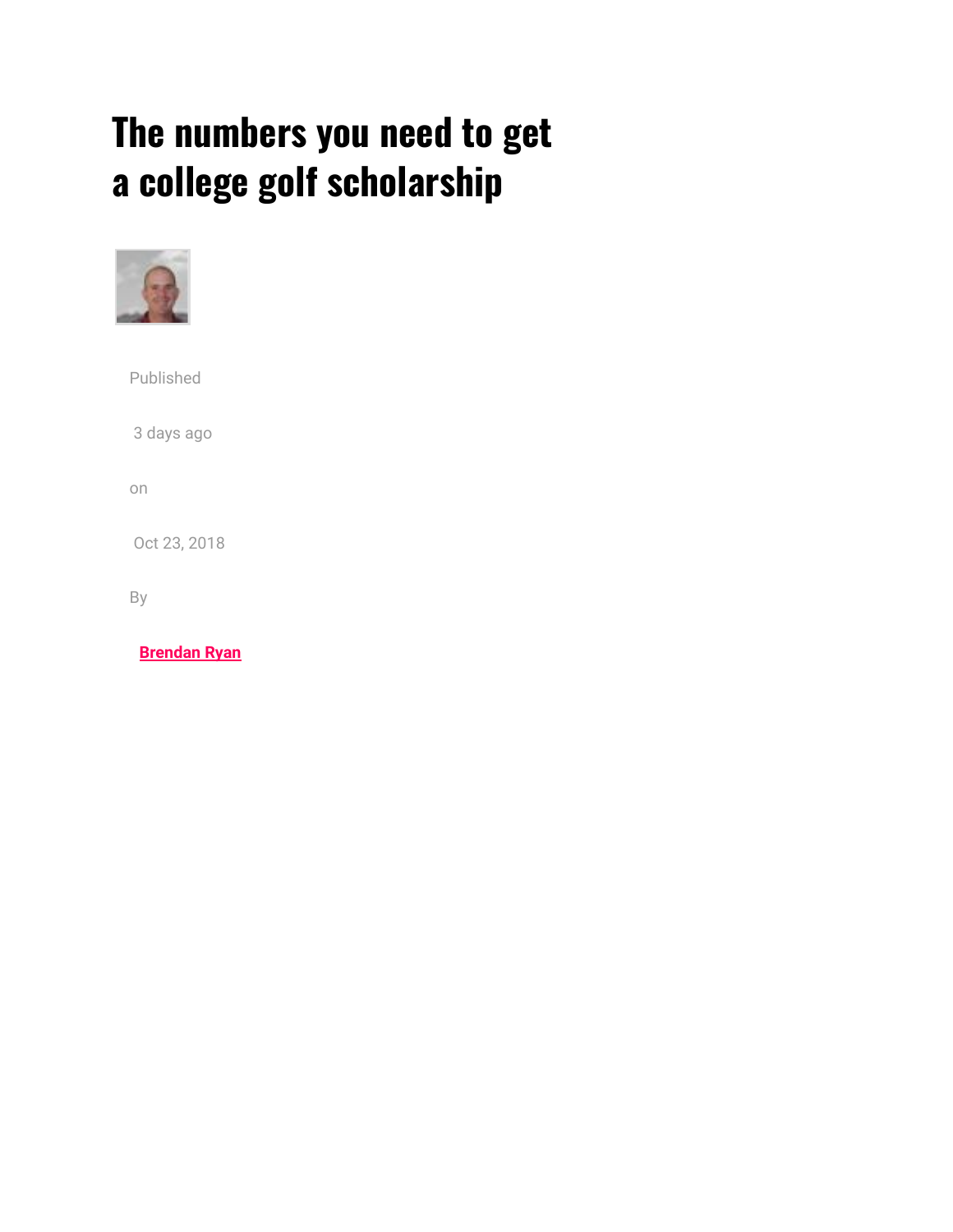



One of the most perplexing issues for junior golfers and their families is understanding where to look and how much scholarship (if any) they should expect. In this article, I want to introduce you to the coach's perspective in recruiting, explain their thought process and then help you understand where to look and approximately how much to expect.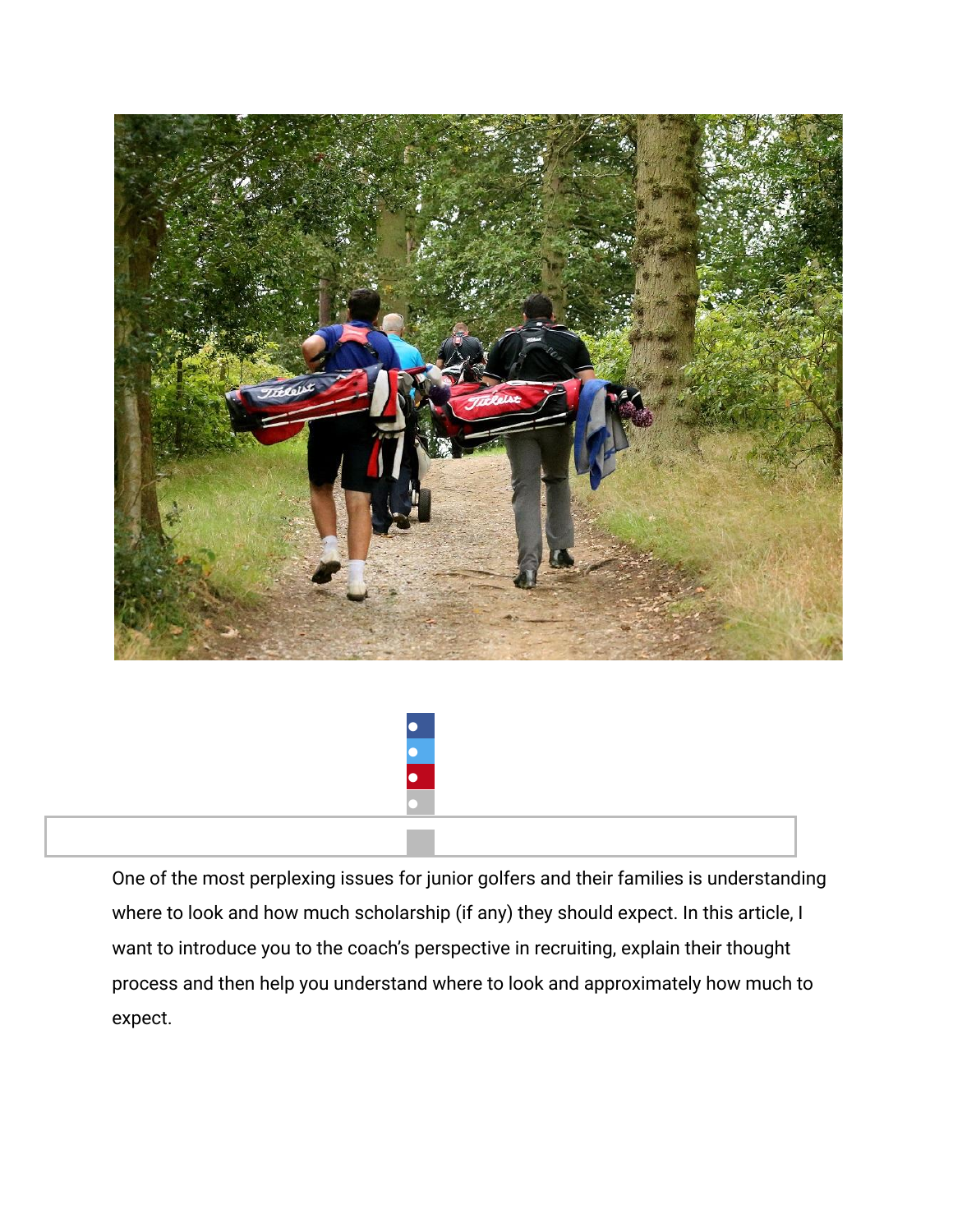As a college student I was blessed to work a lot of college golf camps with a ton of great coaches. These coaches quickly taught me a lot, including a key rule when recruiting; when you first watch a player, image you can make four more copies. Then imagine with a team of five of them, where would you be ranked? Would you make regionals? Nationals? Match Play? Win it all?

Obviously at each level these numbers are different. So, let's start by looking at some numbers:

In Division I Men's Golf, the No. 1 team in Golfstat Cup finished with a scoring average of 69.99. The last team to make regionals (Michigan State) had an average score for their top four of 72.86. The 125th team at the end of the year last year was UC Riverside. The best player on the team averaged 73.93 for the year, while the fourth player averaged 77.51. Dartmouth was the 200th team had three players average better than 75 with the fourth player averaging 76.74.

In Division I Women's, the No. 1 team in Golfstat Cup was Alabama which boasted an average of 70.93 among their top four. The last team to make regionals on the women's side was Missouri. For the season, Missouri had a stroke average of 295.4. The 100th best team was Georgetown, with a scoring average of 303.64 (75.91 per player). The 200th best team in women's golf was Appalachian State women's golf. They had a team average of 312 (78 per player).

In DII Golf, West Florida Men were the best regular season team with a scoring average among their top four of 70.75. For Women, the best team, as well as eventual National Champions, was Indianapolis with a scoring average of 73.45 among their top four. The 25th team in DII Men's Golf had an average among their top four of 73.47 and for women the number was 77.03. The 50th ranked team for Men averaged 294.7 as a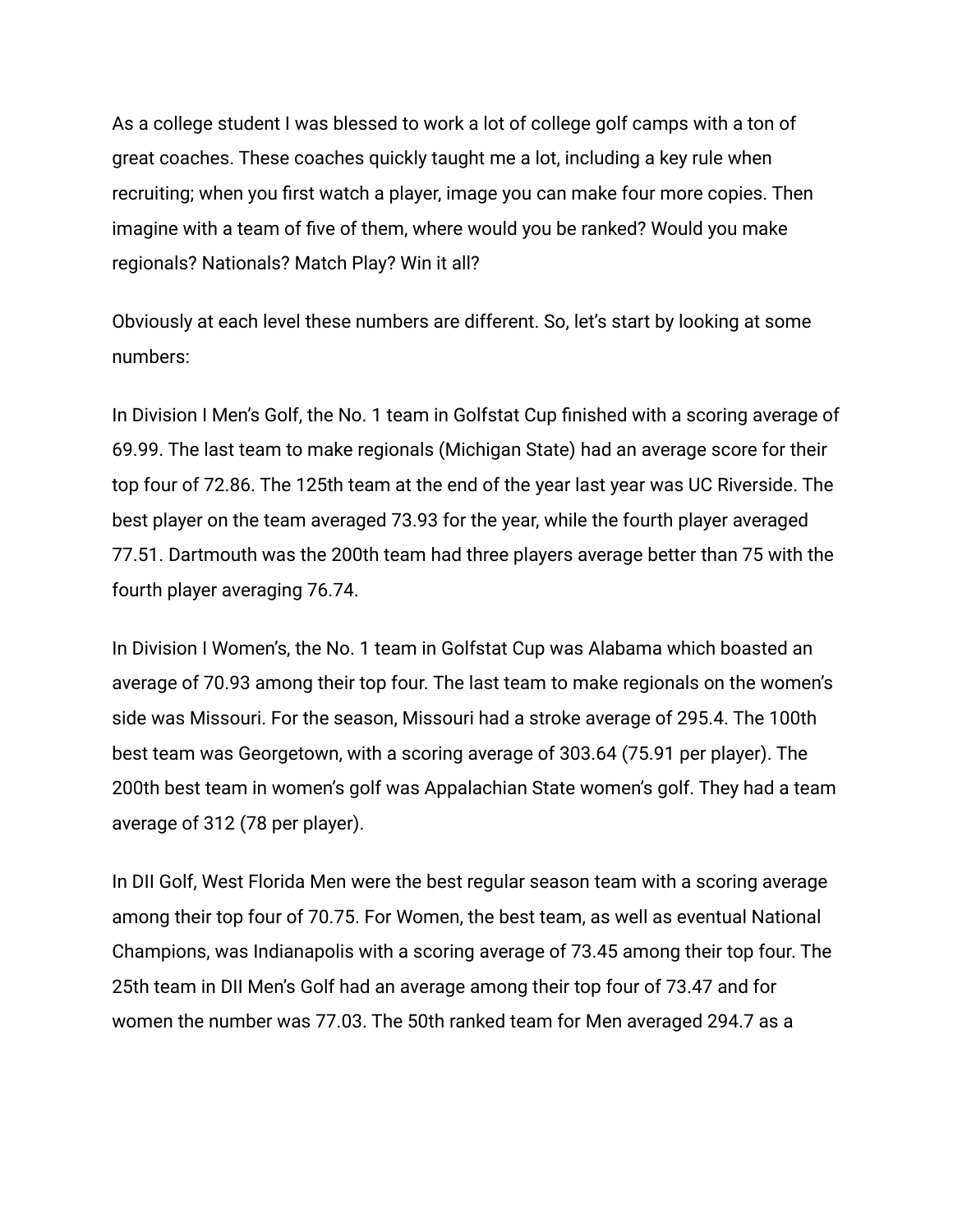team (73.675 per player), while the 50th women's team averaged 322.3 (80.5 per player).

For DIII, the best men's team was Methodist. Their top four averaged 73, while the top four for the best women's team averaged 75.32. The 25th best men's team top four averaged 74.96 and the top four for the 25th ranked women's team averaged 81.37. The 50th ranked men's team averaged 302.4 as a team (75.6 per player).

In the NAIA, the best men's team top four averaged 71.64, while in women's golf the number was 75.32. The 25th best men's team averaged 73.13, while the 25th best women's number was 78.53.

Now, let's consider where you fit. Many students reading this article will have a ranking on Junior Golf Scoreboard. One aspect of the ranking is your scoring differential. Look that number up. Once you have it, add approximately one shot. Why one? For lots of reasons, including: college golf is likely harder, for many reasons not limited to having to balance school and golf, courses are less familiar, there can be more travel and you are often playing 72 holes in three grueling days.

Based on the competitive nature of college golf, most teams ranked within the top 30 percent of DI, 20 percent of DII and five percent of DIII and NAIA will likely require a scoring differential of one or better to even become a candidate since the data suggests that they need players who in college can average 73 or better (at worst). When considering allotting their scholarships, coaches are going to strongly consider your ability to contribute "countable rounds"; what is the likelihood and how often will your score count. When coaches think you will count at least 75 percent of the time is when they are most likely to make substantial offers.

Obviously, not everyone reading this article has a scoring differential of one or better. This does not mean that you cannot play college golf, nor does it mean that you cannot